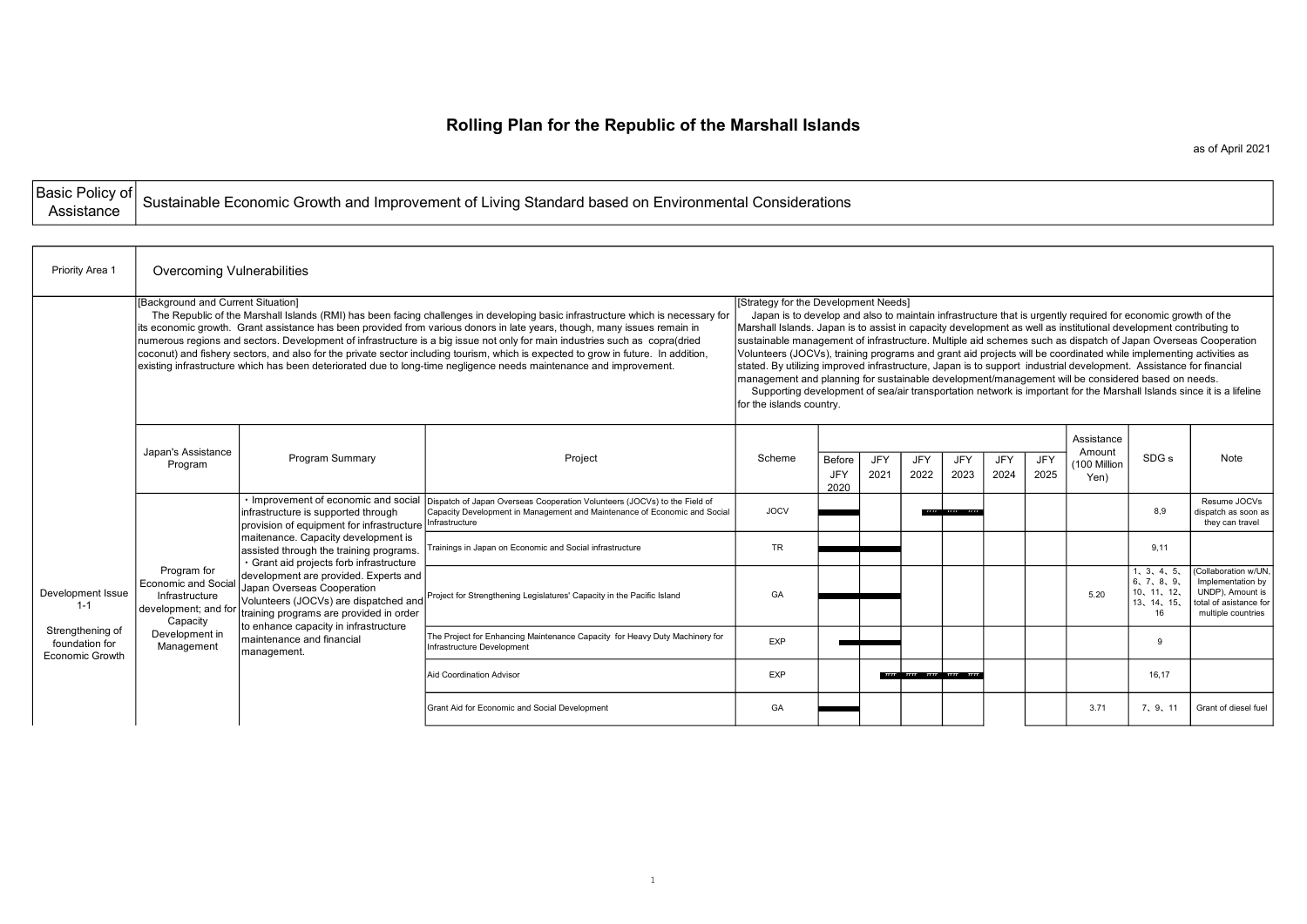|                              |                                            | By utilizing fish market granted<br>through the Grant Aid, fish distribution<br>chains from the neighboring islands to                                                                                                                                                          | Grant Aid for Economic and Social Development                                                                                                                                                                                                                                                                                                                                                                                                                                                                                                                                                                                                                                                                                                                                                          | GA                                                                                                                                                                                                                                                                                                                                                                                                                                                                                                                                                                                                                                                                                                                                                 |      |      |      |                       |      |            | 2.00                                 | 9, 12, 14             | Equipment for<br>fishery (fishing boat<br>and others)                                                                                                                                                                                                                                                                                                                    |
|------------------------------|--------------------------------------------|---------------------------------------------------------------------------------------------------------------------------------------------------------------------------------------------------------------------------------------------------------------------------------|--------------------------------------------------------------------------------------------------------------------------------------------------------------------------------------------------------------------------------------------------------------------------------------------------------------------------------------------------------------------------------------------------------------------------------------------------------------------------------------------------------------------------------------------------------------------------------------------------------------------------------------------------------------------------------------------------------------------------------------------------------------------------------------------------------|----------------------------------------------------------------------------------------------------------------------------------------------------------------------------------------------------------------------------------------------------------------------------------------------------------------------------------------------------------------------------------------------------------------------------------------------------------------------------------------------------------------------------------------------------------------------------------------------------------------------------------------------------------------------------------------------------------------------------------------------------|------|------|------|-----------------------|------|------------|--------------------------------------|-----------------------|--------------------------------------------------------------------------------------------------------------------------------------------------------------------------------------------------------------------------------------------------------------------------------------------------------------------------------------------------------------------------|
|                              |                                            | Majuro is improved, which helps to<br>make best use of fishery resources and Dispatch of JOCVs in Industrial Promotion field<br>betterment of livelihood in the                                                                                                                 |                                                                                                                                                                                                                                                                                                                                                                                                                                                                                                                                                                                                                                                                                                                                                                                                        | <b>JOCV</b>                                                                                                                                                                                                                                                                                                                                                                                                                                                                                                                                                                                                                                                                                                                                        |      |      |      | <b>1111 1111 1111</b> |      |            |                                      | 8.9                   | Resume JOCVs<br>dispatch as soon as<br>they can travel                                                                                                                                                                                                                                                                                                                   |
|                              | Program for Industrial                     | neighboring islands.<br>• Development of industrial foundation<br>is assisted through capacity                                                                                                                                                                                  | Trainings in Japan on Industrial Promotion                                                                                                                                                                                                                                                                                                                                                                                                                                                                                                                                                                                                                                                                                                                                                             | <b>TR</b>                                                                                                                                                                                                                                                                                                                                                                                                                                                                                                                                                                                                                                                                                                                                          |      |      |      |                       |      |            |                                      | 8.9                   |                                                                                                                                                                                                                                                                                                                                                                          |
|                              | Development                                | enhancement in private sector such as<br>tourism, by providing trainings and by<br>dispatching JOCVs.                                                                                                                                                                           | Project to Promote Cooperation in the International Fisheries                                                                                                                                                                                                                                                                                                                                                                                                                                                                                                                                                                                                                                                                                                                                          | <b>Fisheries Agency</b><br>$-TA$                                                                                                                                                                                                                                                                                                                                                                                                                                                                                                                                                                                                                                                                                                                   |      |      |      |                       |      |            |                                      | 14                    | Dispatch of<br>Expert, Provision of<br>Equipment                                                                                                                                                                                                                                                                                                                         |
|                              |                                            | · Small/Medium Enterprises (SMEs)<br>related to local products are supported.<br>Start-up of business utilizing such                                                                                                                                                            | The project for enhancing livelihoods and food security through coastal fish<br>aggregating device fisheries in the Pacific (Collaboration with FAO)                                                                                                                                                                                                                                                                                                                                                                                                                                                                                                                                                                                                                                                   | GA                                                                                                                                                                                                                                                                                                                                                                                                                                                                                                                                                                                                                                                                                                                                                 |      |      |      |                       |      |            | 5.10                                 | 9, 12, 14             | Amount is total of<br>asistance for<br>multiple countries                                                                                                                                                                                                                                                                                                                |
|                              | [Background and Current Situation]         | SMEs and promotion of foreign<br>Iinvestment, which leads to creation of<br>employment, is assisted.                                                                                                                                                                            | Grant Assistance for Grass-Roots Human Security Projects in the field of<br><b>Industrial Development</b>                                                                                                                                                                                                                                                                                                                                                                                                                                                                                                                                                                                                                                                                                              | GA<br>[Strategy for the Development Needs]                                                                                                                                                                                                                                                                                                                                                                                                                                                                                                                                                                                                                                                                                                         |      |      |      |                       |      |            | 0.18                                 | 9, 12, 14, 15         |                                                                                                                                                                                                                                                                                                                                                                          |
|                              |                                            | development including technical education and vocational training has become more important.<br>Compact of Free Association. CMI focuses on IT (Information Technology) education recently.<br>an effective manner following the needs analysis.                                | Education is presented as one of the top priorities in the development plan of RMI. It is required to develop teaching skills of<br>teachers at all levels of primary, middle and high school education. In particular, enhancing mathematical skills is emphasized<br>since it serves as foundation in learning technical skills which are crucial for economic development of the nation. Human resource<br>As for higher education, College of the Marshall Islands (CMI) and a branch campus of University of the South Pacific (USP) are<br>located in Majuro. Educational facilities of CMI have been upgraded lately by assistance of the United Staes based on the<br>Japanese language classes have been provided at CMI over the past 28 years by JOCVs. The assistance will be continued in | Based on Japan's Education Policy, "Learning Strategy for Peace and Growth," the following assistance will be<br>implemented.<br>As an effort in enhancing basic education, JOCVs will keep assisting local teachers to improve their<br>comprehensive teaching skills, with a special emphasis on basic mathematics which is foundation for acquiring<br>technical skills. These efforts are backed up by training programs in Japan to produce a synergistic effect.<br>needs as well as consideration historical relations. It is important to take account of support from both public and<br>private sectors.<br>Considering the fact that nearly 40% of current population is under the age of 15, the number of young people<br>and abroad. |      |      |      |                       |      |            |                                      |                       | With regard to assistance for Japanese language education, it will be continuously supported by responding to the<br>who look for job opportunities will increase drastically in near future, and therefore, providing opportunities of technical<br>education and vocational training is becoming more important to increase employment possibilities both domestically |
| Development Issue<br>$1 - 2$ | Japan's Assistance<br>Program              | Program Summary                                                                                                                                                                                                                                                                 | Project                                                                                                                                                                                                                                                                                                                                                                                                                                                                                                                                                                                                                                                                                                                                                                                                | Scheme                                                                                                                                                                                                                                                                                                                                                                                                                                                                                                                                                                                                                                                                                                                                             | JFY  | JFY  | JFY  | JFY                   | JFY  | <b>JFY</b> | Assistance<br>Amount<br>(100 Million | SDG <sub>s</sub>      | Note                                                                                                                                                                                                                                                                                                                                                                     |
| Strengthening of             |                                            |                                                                                                                                                                                                                                                                                 |                                                                                                                                                                                                                                                                                                                                                                                                                                                                                                                                                                                                                                                                                                                                                                                                        |                                                                                                                                                                                                                                                                                                                                                                                                                                                                                                                                                                                                                                                                                                                                                    | 2020 | 2021 | 2022 | 2023                  | 2024 | 2025       | Yen)                                 |                       |                                                                                                                                                                                                                                                                                                                                                                          |
| Education                    |                                            | In addition to teaching students at<br>school as done conventionally,<br>teachers' voluntary efforts to improve<br>their teaching skills is supported by                                                                                                                        | Grant Assistance for Grass-Roots Human Security Projects for Education in<br><b>Islands and Distant Areas</b>                                                                                                                                                                                                                                                                                                                                                                                                                                                                                                                                                                                                                                                                                          | GA                                                                                                                                                                                                                                                                                                                                                                                                                                                                                                                                                                                                                                                                                                                                                 |      |      |      |                       |      |            | 0.61                                 | $\overline{A}$        |                                                                                                                                                                                                                                                                                                                                                                          |
|                              | Program for<br><b>Education in Islands</b> | JOCVs.<br>• Provision of training programs on<br>education in Japan is continued.<br>Effective cooperation is implemented<br>through coordination with JOCVs.<br>Trainings and dispatch of JOCVs<br>contributing vocational training and<br>technique acquisition are explored. | Dispatch of JOCVs to the Field of Education in Islands and Distant Areas                                                                                                                                                                                                                                                                                                                                                                                                                                                                                                                                                                                                                                                                                                                               | <b>JOCV</b>                                                                                                                                                                                                                                                                                                                                                                                                                                                                                                                                                                                                                                                                                                                                        |      |      |      |                       |      |            |                                      | $\boldsymbol{\Delta}$ | Resume JOCVs<br>dispatch as soon as<br>they can travel                                                                                                                                                                                                                                                                                                                   |
|                              | and Distant Areas                          |                                                                                                                                                                                                                                                                                 | Training in Japan on Education in Islands and Distant Areas                                                                                                                                                                                                                                                                                                                                                                                                                                                                                                                                                                                                                                                                                                                                            | <b>TR</b>                                                                                                                                                                                                                                                                                                                                                                                                                                                                                                                                                                                                                                                                                                                                          |      |      |      |                       |      |            |                                      | 4.10                  |                                                                                                                                                                                                                                                                                                                                                                          |
|                              |                                            | Educational environment is                                                                                                                                                                                                                                                      |                                                                                                                                                                                                                                                                                                                                                                                                                                                                                                                                                                                                                                                                                                                                                                                                        |                                                                                                                                                                                                                                                                                                                                                                                                                                                                                                                                                                                                                                                                                                                                                    |      |      |      |                       |      |            |                                      |                       |                                                                                                                                                                                                                                                                                                                                                                          |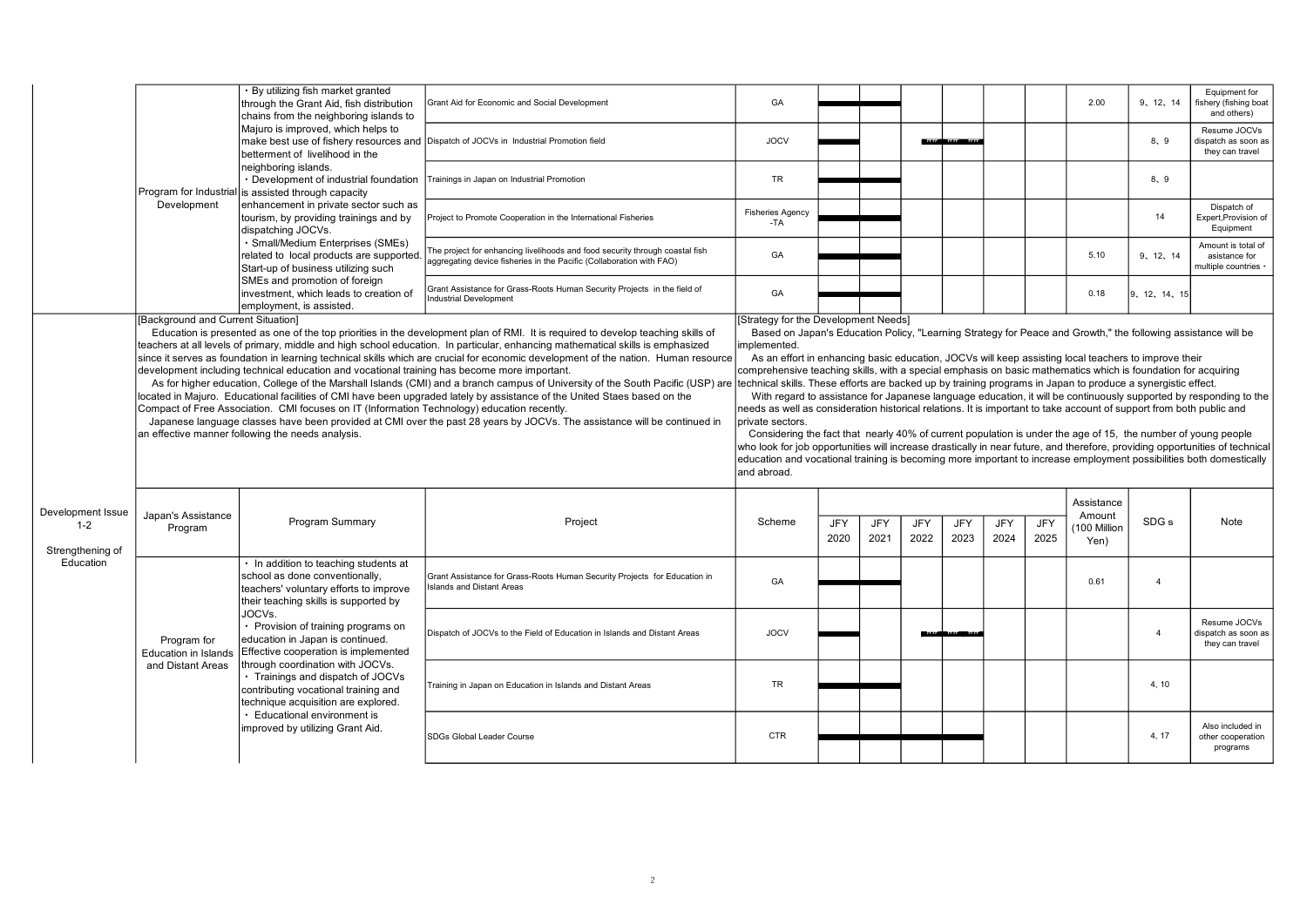|                                                                                     | [Background and Current Situation]                     | In the Marshall Islands, basic medical care system is at work, though, medical professionals who can provide proper health and<br>medical services are in need. In addition, medical facilities and equipment as well as maintenance management of those require<br>improvement. Advanced medical service is yet to be provided.<br>Change of people's living environment in recent years has created new issues; Overpopulation in the urban areas is one of the<br>causes of infectious diseases such as tuberculosis and leprosy, which needs appropriate measures. Implementing<br>countermeasures toward infectious diseases transmitted by anthropod vector such as dengue fever and zika fever; and toward<br>pandemic outbreak of COVID-19 are essential.<br>As for lifestyle-related disease such as diabetes, patients have been steadily increasing that WHO sounds alarm, making efforts Grant Aid.<br>in awareness-raising of health management.<br>Maternal and child health has been an issue in the Marshall Islands for long time. In addition, malnourishment of children has<br>become serioius recently. The survey conducted by UNICEF in 2017 reported that more than 35% of children equal to or under 5<br>years old are malnourished, which may result in developmental disorder, and therefore, prompt measures are in need.<br>Improvement of medical services in neighboring islands requires immidiate attention. | Strategy for the Development Needs]<br>Based on Japan's Healthcare Policy, "Basic Design for Peace and Health," the following assistance will be<br>mplemented. Infectious diseases control, measures for mulnourishment and nurturing of health care professionals<br>will be supported through training programs. Awareness-raising on lifestyle-related disease, which is presently<br>implemented through collaboration of JOCVs, will be further strengthened by continuing to dispatch JOCVs such as<br>nurse, nutritionist and physical therapist. Such activities are to be implemented in Ebeye as well by combining with<br>JOCVs and training programs.<br>Upgrading of medical services in the entire country including neighboring islands will be supported through the |                                                                                                                                                                                                                                              |                    |                    |                    |                    |                    |                    |                                              |                  |                                                             |
|-------------------------------------------------------------------------------------|--------------------------------------------------------|------------------------------------------------------------------------------------------------------------------------------------------------------------------------------------------------------------------------------------------------------------------------------------------------------------------------------------------------------------------------------------------------------------------------------------------------------------------------------------------------------------------------------------------------------------------------------------------------------------------------------------------------------------------------------------------------------------------------------------------------------------------------------------------------------------------------------------------------------------------------------------------------------------------------------------------------------------------------------------------------------------------------------------------------------------------------------------------------------------------------------------------------------------------------------------------------------------------------------------------------------------------------------------------------------------------------------------------------------------------------------------------------------------------------------------------------|---------------------------------------------------------------------------------------------------------------------------------------------------------------------------------------------------------------------------------------------------------------------------------------------------------------------------------------------------------------------------------------------------------------------------------------------------------------------------------------------------------------------------------------------------------------------------------------------------------------------------------------------------------------------------------------------------------------------------------------------------------------------------------------|----------------------------------------------------------------------------------------------------------------------------------------------------------------------------------------------------------------------------------------------|--------------------|--------------------|--------------------|--------------------|--------------------|--------------------|----------------------------------------------|------------------|-------------------------------------------------------------|
| Development Issue<br>$1 - 3$                                                        | Japan's Assistance<br>Program                          | Program Summary                                                                                                                                                                                                                                                                                                                                                                                                                                                                                                                                                                                                                                                                                                                                                                                                                                                                                                                                                                                                                                                                                                                                                                                                                                                                                                                                                                                                                                | Project                                                                                                                                                                                                                                                                                                                                                                                                                                                                                                                                                                                                                                                                                                                                                                               | Scheme                                                                                                                                                                                                                                       | JFY<br>2020        | <b>JFY</b><br>2021 | <b>JFY</b><br>2022 | JFY<br>2023        | <b>JFY</b><br>2024 | <b>JFY</b><br>2025 | Assistance<br>Amount<br>100 Million<br>Yen)  | SDG <sub>s</sub> | Note                                                        |
| Improvement of<br><b>Health Care Services</b>                                       |                                                        | By utilizing training programs,<br>assistance is provided to raise<br>awareness of the nationals for health<br>care. Prevention of lifestyle-related                                                                                                                                                                                                                                                                                                                                                                                                                                                                                                                                                                                                                                                                                                                                                                                                                                                                                                                                                                                                                                                                                                                                                                                                                                                                                           | Dispatch of JOCVs to the Field of Health Care in Islands                                                                                                                                                                                                                                                                                                                                                                                                                                                                                                                                                                                                                                                                                                                              | <b>JOCV</b>                                                                                                                                                                                                                                  |                    |                    | ,,,,,              | .                  |                    |                    |                                              | 3.4              |                                                             |
|                                                                                     |                                                        | diseases and improvement in nutrition<br>of children are focused.<br>Development of human resources in<br>various health care areas such as<br>nurse.nutritionist, infectious disease<br>Program for<br>control, health care service,<br>Health Care in<br>maintenance of facilities and equipment<br>Islands<br>as well as medical service management                                                                                                                                                                                                                                                                                                                                                                                                                                                                                                                                                                                                                                                                                                                                                                                                                                                                                                                                                                                                                                                                                         | Trainings in Japan on Health Care in Islands                                                                                                                                                                                                                                                                                                                                                                                                                                                                                                                                                                                                                                                                                                                                          | <b>TR</b>                                                                                                                                                                                                                                    |                    |                    |                    |                    |                    |                    |                                              | 3, 4             |                                                             |
|                                                                                     | is assisted.                                           |                                                                                                                                                                                                                                                                                                                                                                                                                                                                                                                                                                                                                                                                                                                                                                                                                                                                                                                                                                                                                                                                                                                                                                                                                                                                                                                                                                                                                                                | Grant Aid for Economic and Social Development                                                                                                                                                                                                                                                                                                                                                                                                                                                                                                                                                                                                                                                                                                                                         | GA                                                                                                                                                                                                                                           |                    |                    |                    |                    |                    |                    | 5.50                                         | 3, 10            | Medical ship                                                |
|                                                                                     |                                                        | Dispatch of JOCVs and training<br>programs leading to effective utilization<br>of equipment and facilities granted by<br>other aid schemes, is implemented.                                                                                                                                                                                                                                                                                                                                                                                                                                                                                                                                                                                                                                                                                                                                                                                                                                                                                                                                                                                                                                                                                                                                                                                                                                                                                    | Grant Aid for Economic and Social Development                                                                                                                                                                                                                                                                                                                                                                                                                                                                                                                                                                                                                                                                                                                                         | GA                                                                                                                                                                                                                                           |                    |                    |                    |                    |                    |                    | 3.31                                         | 3                | Medical equipment                                           |
|                                                                                     |                                                        | Improvement of medical services in<br>the entire country is supported.                                                                                                                                                                                                                                                                                                                                                                                                                                                                                                                                                                                                                                                                                                                                                                                                                                                                                                                                                                                                                                                                                                                                                                                                                                                                                                                                                                         | Strengthening Immunisation Programs in Pacific Islands Countries                                                                                                                                                                                                                                                                                                                                                                                                                                                                                                                                                                                                                                                                                                                      | ML                                                                                                                                                                                                                                           |                    |                    |                    |                    |                    |                    | 10.19                                        | 3                | Amount is total of<br>asistance for<br>multiple countries · |
| Development Issue<br>$1 - 4$<br>Capacity<br>Development in the<br>Field of Maritime | [Background and Current Situation]<br>become critical. |                                                                                                                                                                                                                                                                                                                                                                                                                                                                                                                                                                                                                                                                                                                                                                                                                                                                                                                                                                                                                                                                                                                                                                                                                                                                                                                                                                                                                                                | It is essential for the Marshall Islands, which has by far enourmous EEZ than other island countries, to maintain free and open<br>maritime order under the rule of law, while relying on trade by sea and on sustainable fisheries. Capacity development in the field of<br>maritime security and safety including countermeasures against increasing illegal, unreported and unregulated (IUU) fishing has                                                                                                                                                                                                                                                                                                                                                                          | Strategy for the Development Needs]<br>Capacity development in the field of maritime security including law enforcement will be focused so that the<br>Marshall Islands with huge EEZ maintains maritime order that is of importance for it. |                    |                    |                    |                    |                    |                    |                                              |                  |                                                             |
|                                                                                     | Japan's Assistance<br>Program                          | Program Summary                                                                                                                                                                                                                                                                                                                                                                                                                                                                                                                                                                                                                                                                                                                                                                                                                                                                                                                                                                                                                                                                                                                                                                                                                                                                                                                                                                                                                                | Project                                                                                                                                                                                                                                                                                                                                                                                                                                                                                                                                                                                                                                                                                                                                                                               | Scheme                                                                                                                                                                                                                                       | <b>JFY</b><br>2020 | <b>JFY</b><br>2021 | <b>JFY</b><br>2022 | <b>JFY</b><br>2023 | JFY<br>2024        | <b>JFY</b><br>2025 | Assistance<br>Amount<br>(100 Million<br>Yen) | SDG <sub>s</sub> | Note                                                        |
| Security                                                                            | Program for Capacity<br>Development in                 | Facilities and equipment are provided<br>through grant aid.<br>Capacity development such as                                                                                                                                                                                                                                                                                                                                                                                                                                                                                                                                                                                                                                                                                                                                                                                                                                                                                                                                                                                                                                                                                                                                                                                                                                                                                                                                                    | The Project for Construction of Training and Operation Center of Maritime Securit                                                                                                                                                                                                                                                                                                                                                                                                                                                                                                                                                                                                                                                                                                     | GA                                                                                                                                                                                                                                           |                    |                    |                    |                    |                    |                    | 4.50                                         | 16               |                                                             |
|                                                                                     | Maritime Security and<br>Safety                        | trainings on maritime law inforcement<br>are provided. The experts in the<br>concerned field are dispatched.                                                                                                                                                                                                                                                                                                                                                                                                                                                                                                                                                                                                                                                                                                                                                                                                                                                                                                                                                                                                                                                                                                                                                                                                                                                                                                                                   | Trainings in Japan on maritime security and safety                                                                                                                                                                                                                                                                                                                                                                                                                                                                                                                                                                                                                                                                                                                                    | <b>TR</b>                                                                                                                                                                                                                                    |                    |                    |                    |                    |                    |                    |                                              | 16               |                                                             |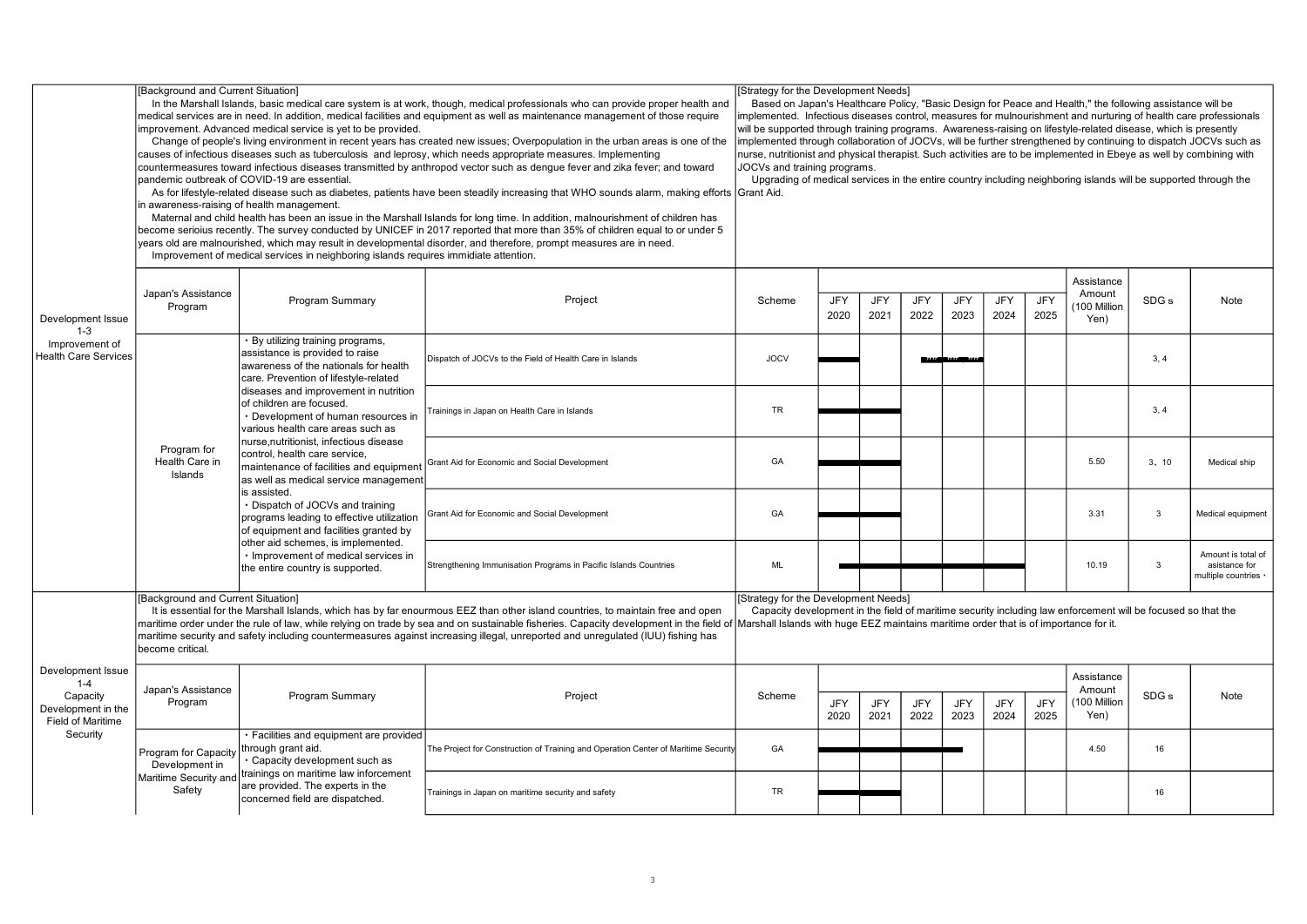| Priority Area 2               | <b>Environment and Climate Change</b>           |                                                                                                                                                                                                                                                                                                                                                                                                                                                                                                                                                                                                                                                                                                                                                                                                                                                                                                                                                                                                                                                                                                                                                                                                                                                                                                                                                                                                                                                                                                                                             |                                                                                                                                                                                                                                                                                                                                                                                                                                                                                                                                                                                                                          |             |                    |                    |                    |                    |                    |             |                                             |                                                                                                                                                                                                                                       |                                                        |
|-------------------------------|-------------------------------------------------|---------------------------------------------------------------------------------------------------------------------------------------------------------------------------------------------------------------------------------------------------------------------------------------------------------------------------------------------------------------------------------------------------------------------------------------------------------------------------------------------------------------------------------------------------------------------------------------------------------------------------------------------------------------------------------------------------------------------------------------------------------------------------------------------------------------------------------------------------------------------------------------------------------------------------------------------------------------------------------------------------------------------------------------------------------------------------------------------------------------------------------------------------------------------------------------------------------------------------------------------------------------------------------------------------------------------------------------------------------------------------------------------------------------------------------------------------------------------------------------------------------------------------------------------|--------------------------------------------------------------------------------------------------------------------------------------------------------------------------------------------------------------------------------------------------------------------------------------------------------------------------------------------------------------------------------------------------------------------------------------------------------------------------------------------------------------------------------------------------------------------------------------------------------------------------|-------------|--------------------|--------------------|--------------------|--------------------|--------------------|-------------|---------------------------------------------|---------------------------------------------------------------------------------------------------------------------------------------------------------------------------------------------------------------------------------------|--------------------------------------------------------|
|                               | [Background and Current Situation]<br>required. | The Marshall Islands, consisting of many narrow atolls and islands, relies heavily on imported consumer goods for their daily<br>commodities due to change of life-style, especially in its capital, Majuro, and in Ebeye of Kwajalein Atoll where U.S. Army Garrison<br>is located. Consequently, amount of waste generated from those imported goods has been drastically increased. As for waste<br>management, landfill of waste can be the only option due to its narrow and small land areas, which may impose negative impacts<br>on health of residents and also on nature. Accordingly, realistic measures of waste management for the low-lying island needs to<br>be considered from a long-term viewpoint. Furthermore, capacity development in practical education on waste reduction as well as<br>administrative measures are urgently required.<br>In addition, impacts of water pollution on coastal industry including fishery and on people are also seriously concerned since the<br>cause of pollution of ocean and groundwater is reported to be overcrowded population in Majuro; and dumping of waste and oil<br>from fishing boats. It is also pointed out that destructive coastal development urged by densed population results in increase of<br>damages by tidal wave and high tide. Serious influence of waste water remaining along the coast area on water quality and<br>ecological system is raised an issue as well. Under such condition, development well-balanced with environmental conservation is | [Strategy for the Development Needs]<br>Waste Management in Pacific Islands Countries (J-PRISM)", dispatch of JOCVs to the concerned agencies, training<br>on experiences and outcomes from JOCVs as well as from the trainees will be reflected on such policies through<br><b>Technical Cooperation Project.</b><br>Capacity of administrative officers, business person and NGOs will be developed through feasible, sustainable<br>and applicable countermeasures.<br>Capacity development in monitoring as well as management in the fields of water resources and environmental<br>conservation will be supported. |             |                    |                    |                    |                    |                    |             |                                             | The synergistic linkage among on-going Technical Cooperation Project, "Promotion of Regional Initiative on Solid<br>programs in Japan, and Grant Aid may be utilized to formulate policies and strategies on waste management. Hands- |                                                        |
|                               | Japan's Assistance<br>Program                   | Program Summary                                                                                                                                                                                                                                                                                                                                                                                                                                                                                                                                                                                                                                                                                                                                                                                                                                                                                                                                                                                                                                                                                                                                                                                                                                                                                                                                                                                                                                                                                                                             | Project                                                                                                                                                                                                                                                                                                                                                                                                                                                                                                                                                                                                                  | Scheme      | <b>JFY</b><br>2020 | <b>JFY</b><br>2021 | <b>JFY</b><br>2022 | <b>JFY</b><br>2023 | <b>JFY</b><br>2024 | JFY<br>2025 | Assistance<br>Amount<br>100 Million<br>Yen) | SDG <sub>s</sub>                                                                                                                                                                                                                      | Note                                                   |
| Development Issue<br>$2 - 1$  | Program for<br>Developing Recycle-              | · Formulation of policies on solid waste<br>management and institutional<br>establishment is assisted.<br>· Awareness for environmental<br>protection is raised by education at<br>schools and communities.<br>Reduction of waste by 3R method<br>(Reduce/Reuse/Recycle) is promoted.<br>Capacity of waste management<br>professionals is developed.<br>· Monitoring abilities in analysis of<br>leaked water from waste disposal site<br>are improved.<br>By assisting formulation of waste                                                                                                                                                                                                                                                                                                                                                                                                                                                                                                                                                                                                                                                                                                                                                                                                                                                                                                                                                                                                                                                | Grant Aid for Economic and Social Development                                                                                                                                                                                                                                                                                                                                                                                                                                                                                                                                                                            | GA          |                    |                    |                    |                    |                    |             | 2.00                                        | 15                                                                                                                                                                                                                                    | Conservation of<br>oceanic environment                 |
| Environmental<br>Conservation |                                                 |                                                                                                                                                                                                                                                                                                                                                                                                                                                                                                                                                                                                                                                                                                                                                                                                                                                                                                                                                                                                                                                                                                                                                                                                                                                                                                                                                                                                                                                                                                                                             | Fechnical Cooperation Project for Promotion of Regional Initiative on Solid Waste<br>Management in Pacific Island Countries Phase II (J-PRISM II)                                                                                                                                                                                                                                                                                                                                                                                                                                                                        | <b>TCP</b>  |                    |                    |                    |                    |                    |             |                                             | 6, 11, 12                                                                                                                                                                                                                             | <b>Regional Project</b><br>(based in Samoa)            |
|                               | based Community in<br>Islands                   |                                                                                                                                                                                                                                                                                                                                                                                                                                                                                                                                                                                                                                                                                                                                                                                                                                                                                                                                                                                                                                                                                                                                                                                                                                                                                                                                                                                                                                                                                                                                             | Dispatch of JOCVs to the Field of Development of Recycle-based Community in<br>Islands                                                                                                                                                                                                                                                                                                                                                                                                                                                                                                                                   | <b>JOCV</b> |                    |                    |                    |                    |                    |             |                                             | 11,12                                                                                                                                                                                                                                 | Resume JOCVs<br>dispatch as soon as<br>they can travel |
|                               |                                                 | management strategy through<br>collaboration with EU and SPREP.<br>overall improvement of waste<br>management is aimed.                                                                                                                                                                                                                                                                                                                                                                                                                                                                                                                                                                                                                                                                                                                                                                                                                                                                                                                                                                                                                                                                                                                                                                                                                                                                                                                                                                                                                     | Training in Japan on Environmental Protection Management                                                                                                                                                                                                                                                                                                                                                                                                                                                                                                                                                                 | <b>TR</b>   |                    |                    |                    |                    |                    |             |                                             | 4.6.12                                                                                                                                                                                                                                |                                                        |
|                               | Program for<br>Environmental<br>Conservation    | · Training programs on water<br>resources management and<br>environmental conservation are<br>provided.<br>· By strengthening environmental<br>education, awareness on issues such<br>as environmental management/<br>conservation and water resource<br>management is raised.                                                                                                                                                                                                                                                                                                                                                                                                                                                                                                                                                                                                                                                                                                                                                                                                                                                                                                                                                                                                                                                                                                                                                                                                                                                              | Training in Japan on Environmental Conservation/Water Resource                                                                                                                                                                                                                                                                                                                                                                                                                                                                                                                                                           | <b>TR</b>   |                    |                    |                    |                    |                    |             |                                             | 6.13                                                                                                                                                                                                                                  |                                                        |